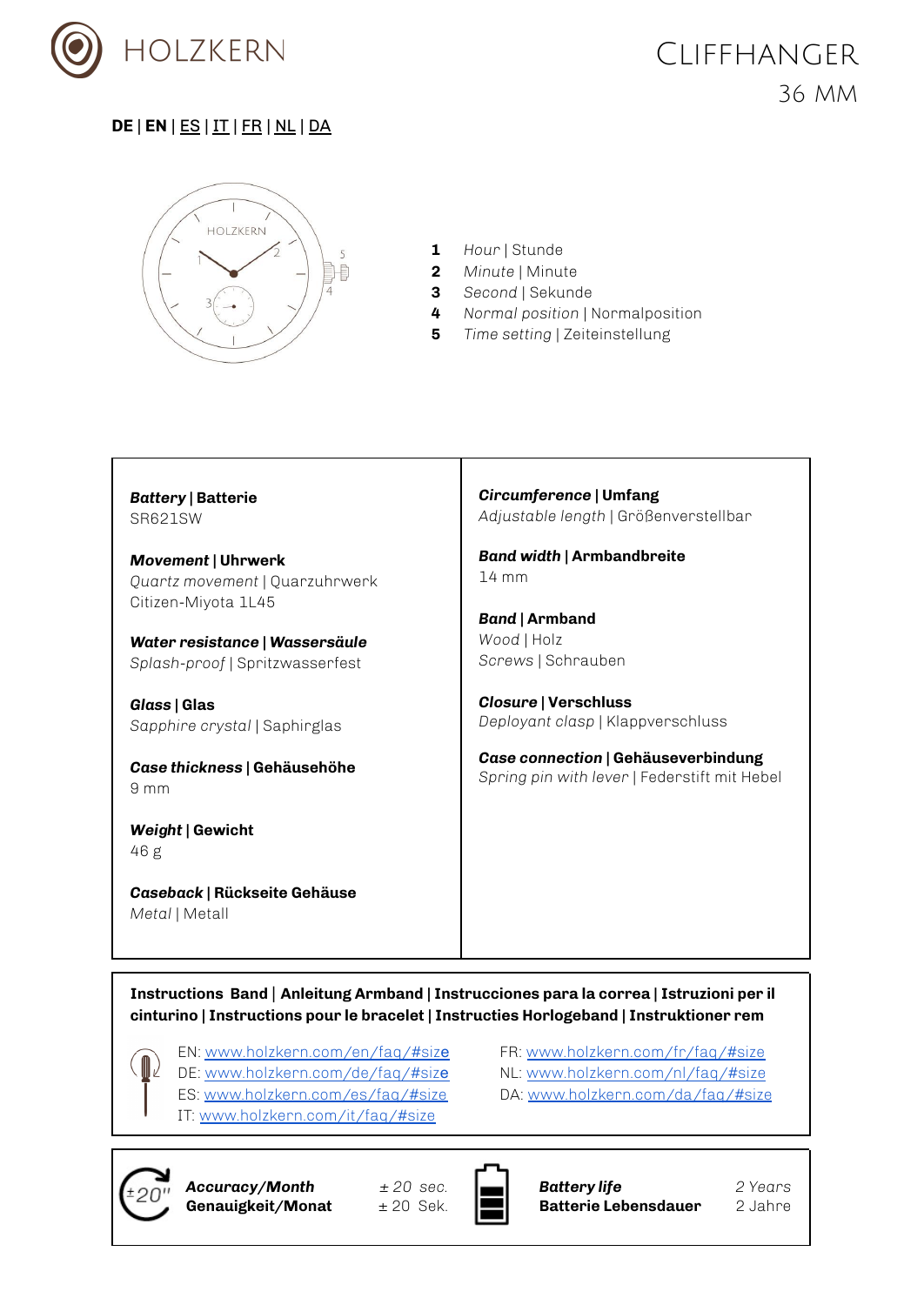

# **CLIFFHANGER** 36 MM

### **DE** | **EN** | [ES](#page-2-0) | IT | FR | [NL](#page-4-0) | [DA](#page-6-0)



- **1** *Hour* | Stunde
- **2** *Minute* | Minute
- **3** *Second* | Sekunde
- **4** *Normal position* | Normalposition
- **5** *Time setting* | Zeiteinstellung

#### *Setting the time*

*You can adjust the time by turning the crown in position one.*

#### **Uhrzeit einstellen**

Du kannst an der herausgezogenen Krone durch Drehen die korrekte Uhrzeit einstellen.

*Accuracy/Month ± 20 sec.* Genauigkeit/Monat



*Battery life 2 Years* **Batterie Lebensdauer**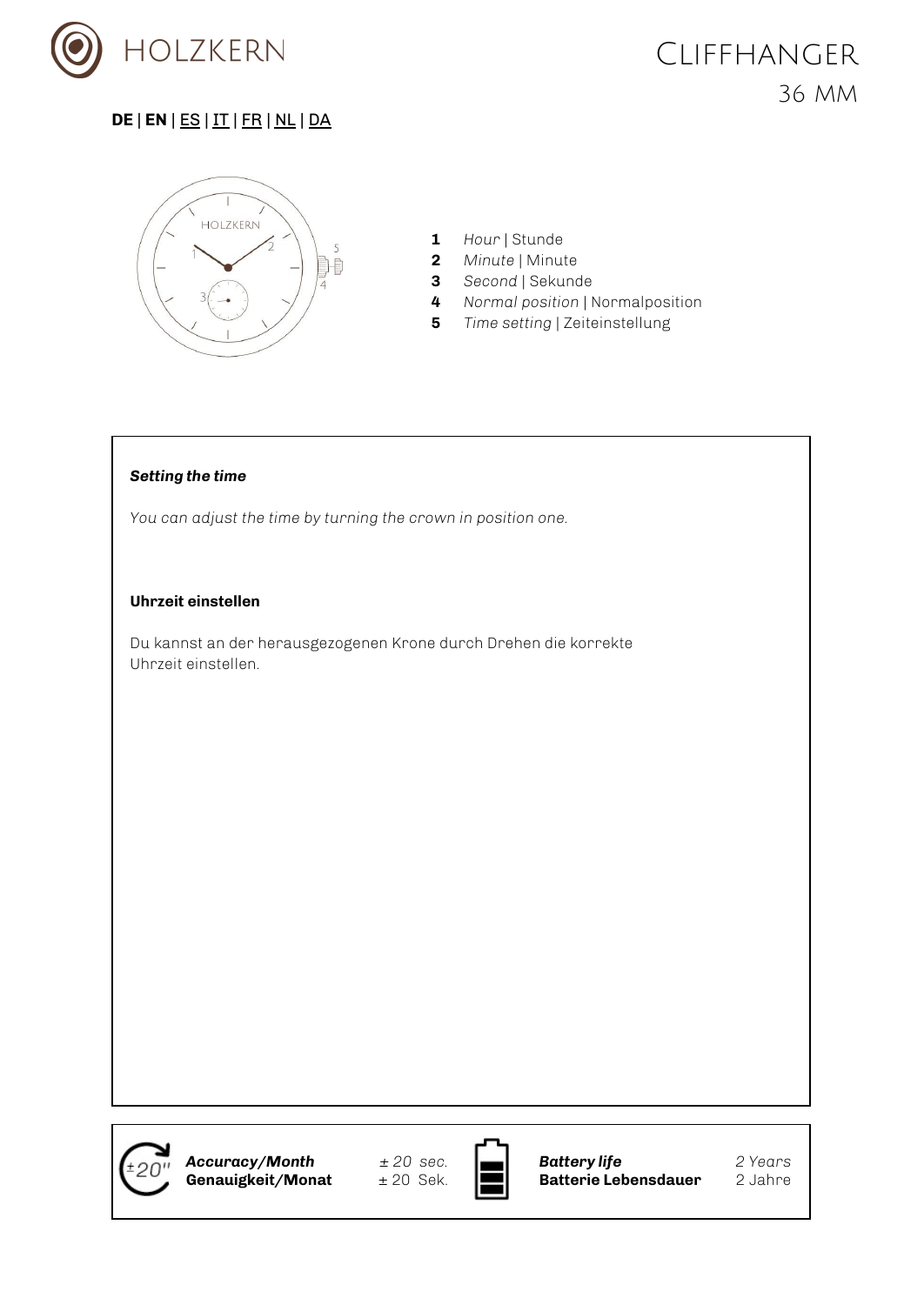

## **CLIFFHANGER** 36 MM

### <span id="page-2-0"></span>DE | [EN](#page-0-0) | **[ES](#page-2-0)** | **IT** | FR | [NL](#page-4-0) | [DA](#page-6-0)



- **1** *Hora* | Ore
- **2** *Minuto* | Minuti
- **3** *Segundo* | Secondi
- **4** *Posición normal* | Azzeramento
- **5** *Configuración de hora* | Impostazione data

| Batería   Batteria<br>SR621SW                                                             | Circunferencia   Circonferenza<br>Longitud ajustable   Lunghezza regolabile |
|-------------------------------------------------------------------------------------------|-----------------------------------------------------------------------------|
| <b>Movimiento   Movimento</b><br>Movimiento de Cuarzo   Movimento al                      | Longitud de la correa   Larghezza cinturino<br>$14 \text{ mm}$              |
| quarzo<br>Citizen-Miyota 1L45                                                             | Correa   Cinturino<br>Madera   Legno                                        |
| Resistencia al agua   Resistenza all'acqua<br>Resistente a salpicaduras   Resistente agli | Pasador tornillo   Viti                                                     |
| spruzzi                                                                                   | Cierre   Chiusura<br>Cierre desplegable   Chiusura a scatto                 |
| Cristal   Vetro<br>Cristal de zafiro   Vetro zaffiro                                      | Conexiones de la caja   Alette<br>Pasador de resorte con palanca   Perno    |
| Grosor de la caja   Spessore della cassa<br>9 <sub>mm</sub>                               | con leva                                                                    |
| Peso   Peso<br>46g                                                                        |                                                                             |
| Parte trasera de la caja   Fondello<br>Metal   Metallo                                    |                                                                             |

**Instructions Band** | **Anleitung Armband | Instrucciones para la correa | Istruzioni per il cinturino | Instructions pour le bracelet | Instructies Horlogeband | Instruktioner rem**

EN: [www.holzkern.com/en/faq/#siz](https://www.holzkern.com/en/faq/#size)e

- DE: [www.holzkern.com/de/faq/#siz](https://www.holzkern.com/faq/#size)e
- ES: [www.holzkern.com/es/faq/#size](https://www.holzkern.com/es/faq/#size)
- IT: [www.holzkern.com/it/faq/#size](https://www.holzkern.com/it/faq/#size)
- FR: [www.holzkern.com/fr/faq/#size](http://www.holzkern.com/fr/faq/#size) NL: [www.holzkern.com/nl/faq/#size](http://www.holzkern.com/nl/faq/#size) DA: [www.holzkern.com/da/faq/#size](http://www.holzkern.com/da/faq/#size)



*Precisión/Mes ± 20 sec.* **Perdita di secondi** ± 20 Sek **mensili**



*Duración de la batería 2 Años* **Autonomia della batteria** 2 Anni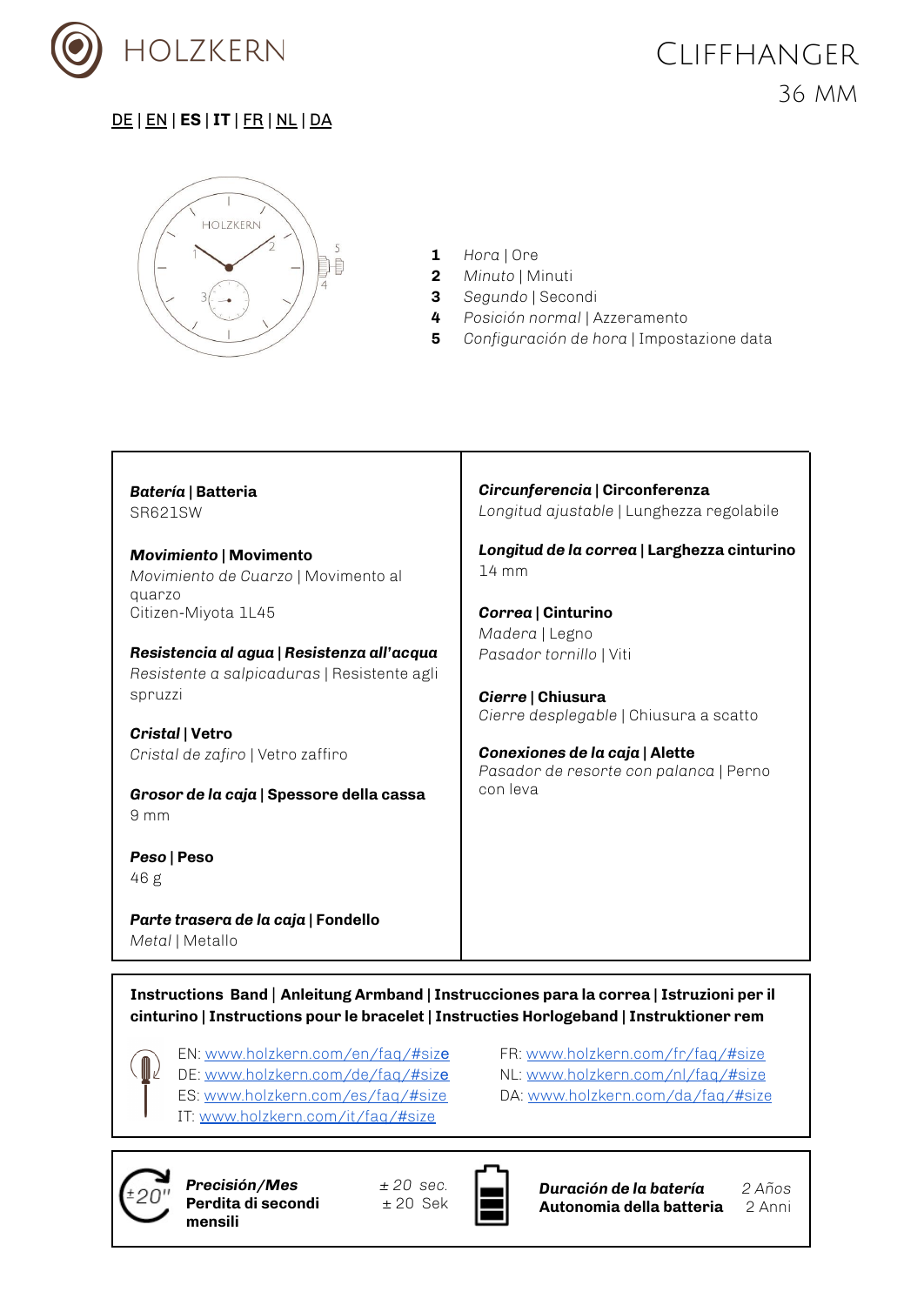

### DE | [EN](#page-0-0) | **[ES](#page-2-0)** | **IT** | FR | [NL](#page-4-0) | [DA](#page-6-0)



- **1** *Hora* | Ore
- **2** *Minuto* | Minuti
- **3** *Segundo* | Secondi
- **4** *Posición normal* | Azzeramento
- **5** *Configuración de hora* | Impostazione data

#### *Ajuste de la hora*

*Puedes configurar la hora girando la corona a la posición 1.*

#### **Impostare l'ora**

È possibile regolare l'ora ruotando la corona nella posizione 1



*Precisión/Mes ± 20 sec.* **Perdita di secondi** ± 20 Sek **mensili**



*Duración de la batería 2 Años* **Autonomia della batteria** 2 Anni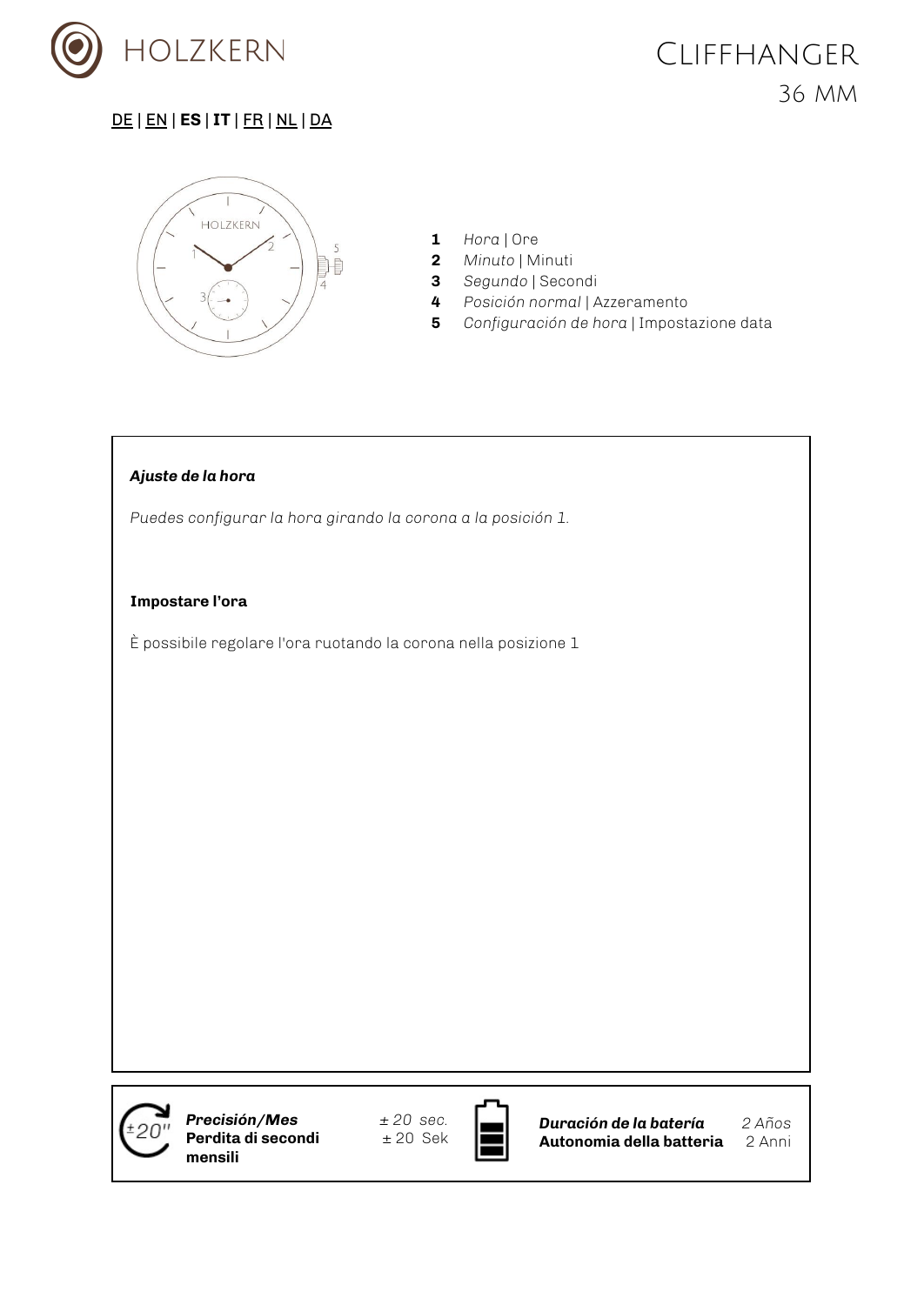

### <span id="page-4-0"></span>DE | [EN](#page-0-0) | [ES](#page-2-0) | IT | **[FR](#page-4-0)** | **NL** | [DA](#page-6-0)



- **1** *Heure* | Uur
- **2** *Minute* | Minuut
- **3** *Seconde* | Seconde
- **4** *Position normale* | Standaard positie
- **5** *Réglage de l'heure* | Tijdsinstelling

| Batterie   Batterij<br>SR621SW                                                           | Circonférence   Omvang<br>Longueur ajustable   Verstelbare lengte           |
|------------------------------------------------------------------------------------------|-----------------------------------------------------------------------------|
| <b>Mouvement   Uurwerk</b><br>Mouvement à quartz   Quartz-uurwerk<br>Citizen-Miyota 1L45 | Largeur du bracelet   Bandbreedte<br>$14 \text{ mm}$                        |
| Étanchéité   Waterdicht<br>Résistant aux   Spatwaterdicht                                | <b>Bracelet   Horlogeband</b><br>Bois   Hout<br>Vis   Schroeven             |
| Verre   Glas<br>Verre saphir   Saffierglas                                               | <b>Fermeture   Sluiting</b><br>Boucle déployante   Vouwsluiting             |
| Épaisseur du boîtier   Kastdikte<br>9 <sub>mm</sub>                                      | <b>Attaches   Kastbevestiging</b><br>Fermoir à levier   Veerpin met hefboom |
| Poids   Gewicht<br>46g                                                                   |                                                                             |
| Verso du boitier   Achterkant van de kast<br>Métal   Metaal                              |                                                                             |

**Instructions Band** | **Anleitung Armband | Instrucciones para la correa | Istruzioni per il cinturino | Instructions pour le bracelet | Instructies Horlogeband | Instruktioner rem**

EN: [www.holzkern.com/en/faq/#siz](https://www.holzkern.com/en/faq/#size)e

- DE: [www.holzkern.com/de/faq/#siz](https://www.holzkern.com/faq/#size)e
- ES: [www.holzkern.com/es/faq/#size](https://www.holzkern.com/es/faq/#size)
- IT: [www.holzkern.com/it/faq/#size](https://www.holzkern.com/it/faq/#size)
- FR: [www.holzkern.com/fr/faq/#size](http://www.holzkern.com/fr/faq/#size)
- NL: [www.holzkern.com/nl/faq/#size](http://www.holzkern.com/nl/faq/#size)
- DA: [www.holzkern.com/da/faq/#size](http://www.holzkern.com/da/faq/#size)



*Précision / Mois ± 20 sec.* **Nauwkeurigheid/Maand** ± 20 Sek.



*Durée de vie de la batterie 2 Années* **Levensduur batterij** 2 Jaren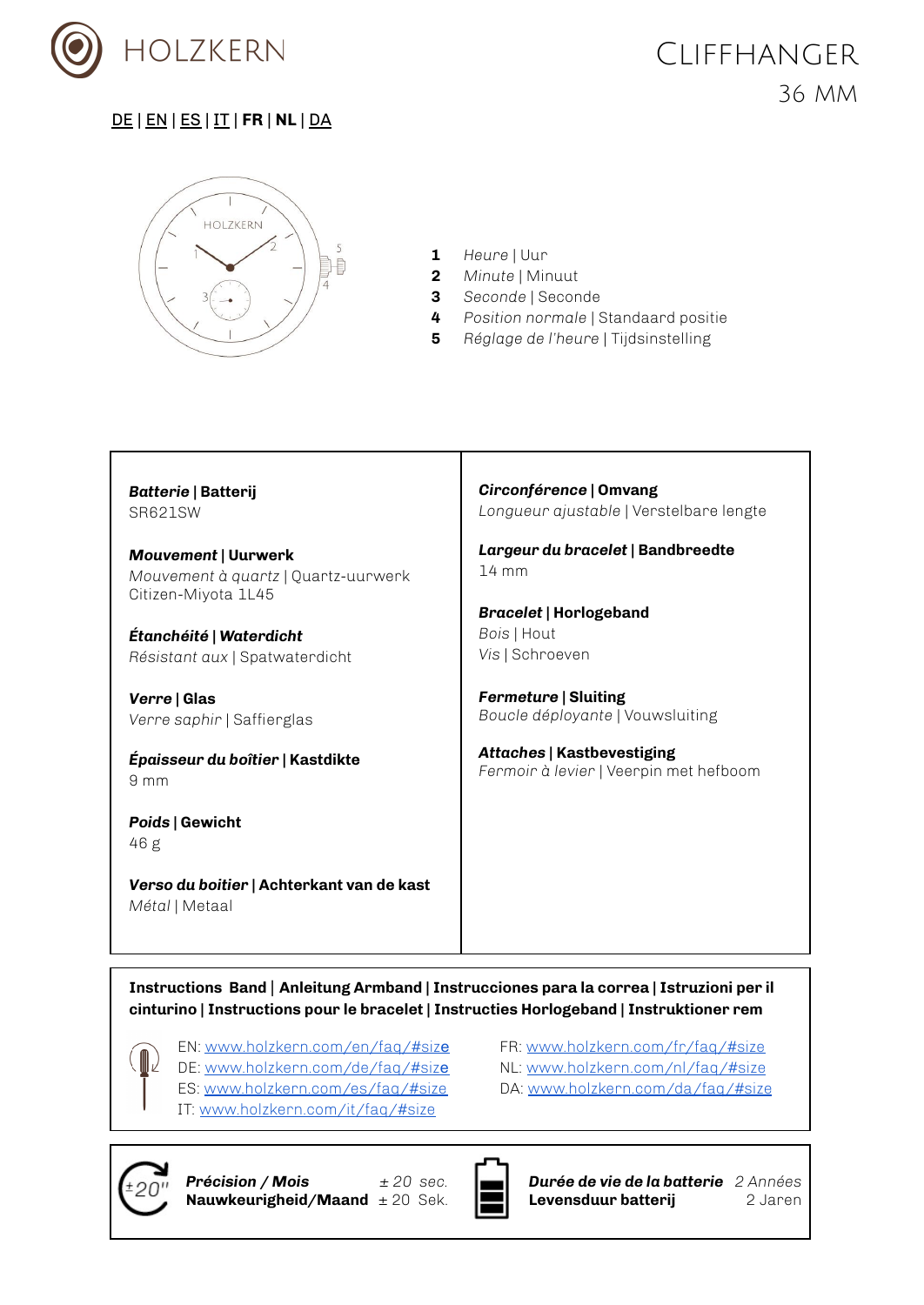

# **CLIFFHANGER** 36 MM

## DE | [EN](#page-0-0) | [ES](#page-2-0) | IT | **[FR](#page-4-0)** | **NL** | [DA](#page-6-0)



- **1** *Heure* | Uur
- **2** *Minute* | Minuut
- **3** *Seconde* | Seconde
- **4** *Position normale* | Standaard positie
- **5** *Réglage de l'heure* | Tijdsinstelling

#### *Réglage de l'heure*

*Il est possible de régler l'heure en tournant la couronne en position 1.*

#### **Tijd instellen**

Je kan de tijd instellen door de kroon naar positie 1. te trekken..



*Précision / Mois ± 20 sec.* **Nauwkeurigheid/Maand** ± 20 Sek.



*Durée de vie de la batterie 2 Années* **Levensduur batterij** 2 Jaren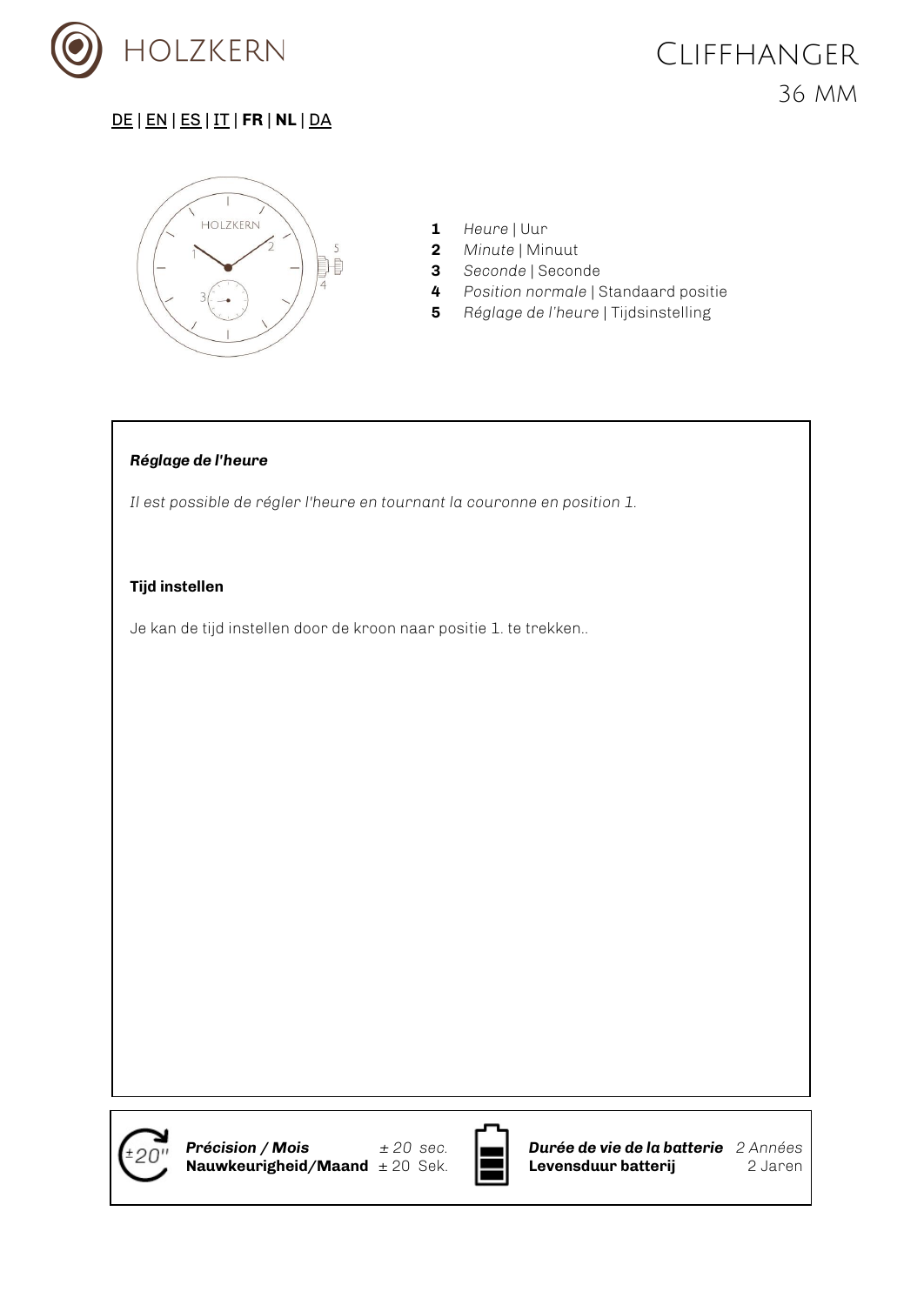

### <span id="page-6-0"></span>DE | [EN](#page-0-0) | [ES](#page-2-0) | IT | [FR](#page-4-0) | NL | **[DA](#page-6-0)**



- **1** Time
- **2** Minut
- **3** Sekund
- **4** Normal position
- **5** Tidsindstilling

| <b>Batteri</b>                                       | <b>Omkreds</b>                                   |
|------------------------------------------------------|--------------------------------------------------|
| SR621SW                                              | Justerbar længde                                 |
| <b>Urværk</b><br>Kvartsurværk<br>Citizen-Miyota 1L45 | Armbåndsbredde<br>$14 \, \text{mm}$              |
|                                                      | <b>Rem</b>                                       |
| Vandtæt                                              | Træ                                              |
| Stænktæt                                             | Skruer                                           |
| Glas<br>Safirglas                                    | Lås<br>Foldelås                                  |
| Urkasse højde<br>9 <sub>mm</sub>                     | Forbindelse til urkasse<br>Fjederben med håndtag |
| Vægt                                                 |                                                  |
| 46 g                                                 |                                                  |
|                                                      |                                                  |
| Bagsiden af urkassen<br>Metal                        |                                                  |
|                                                      |                                                  |

**Instructions Band** | **Anleitung Armband | Instrucciones para la correa | Istruzioni per il cinturino | Instructions pour le bracelet | Instructies Horlogeband | Instruktioner rem**

EN: [www.holzkern.com/en/faq/#siz](https://www.holzkern.com/en/faq/#size)e

- DE: [www.holzkern.com/de/faq/#siz](https://www.holzkern.com/faq/#size)e
- ES: [www.holzkern.com/es/faq/#size](https://www.holzkern.com/es/faq/#size)
- IT: [www.holzkern.com/it/faq/#size](https://www.holzkern.com/it/faq/#size)
- FR: [www.holzkern.com/fr/faq/#size](http://www.holzkern.com/fr/faq/#size)
- NL: [www.holzkern.com/nl/faq/#size](http://www.holzkern.com/nl/faq/#size)
- DA: [www.holzkern.com/da/faq/#size](http://www.holzkern.com/da/faq/#size)



 $\llbracket \cdot \rrbracket$ 

*Nøjagtighed/Måned*  $\pm 20$  sec. **Butteri liv 2** År